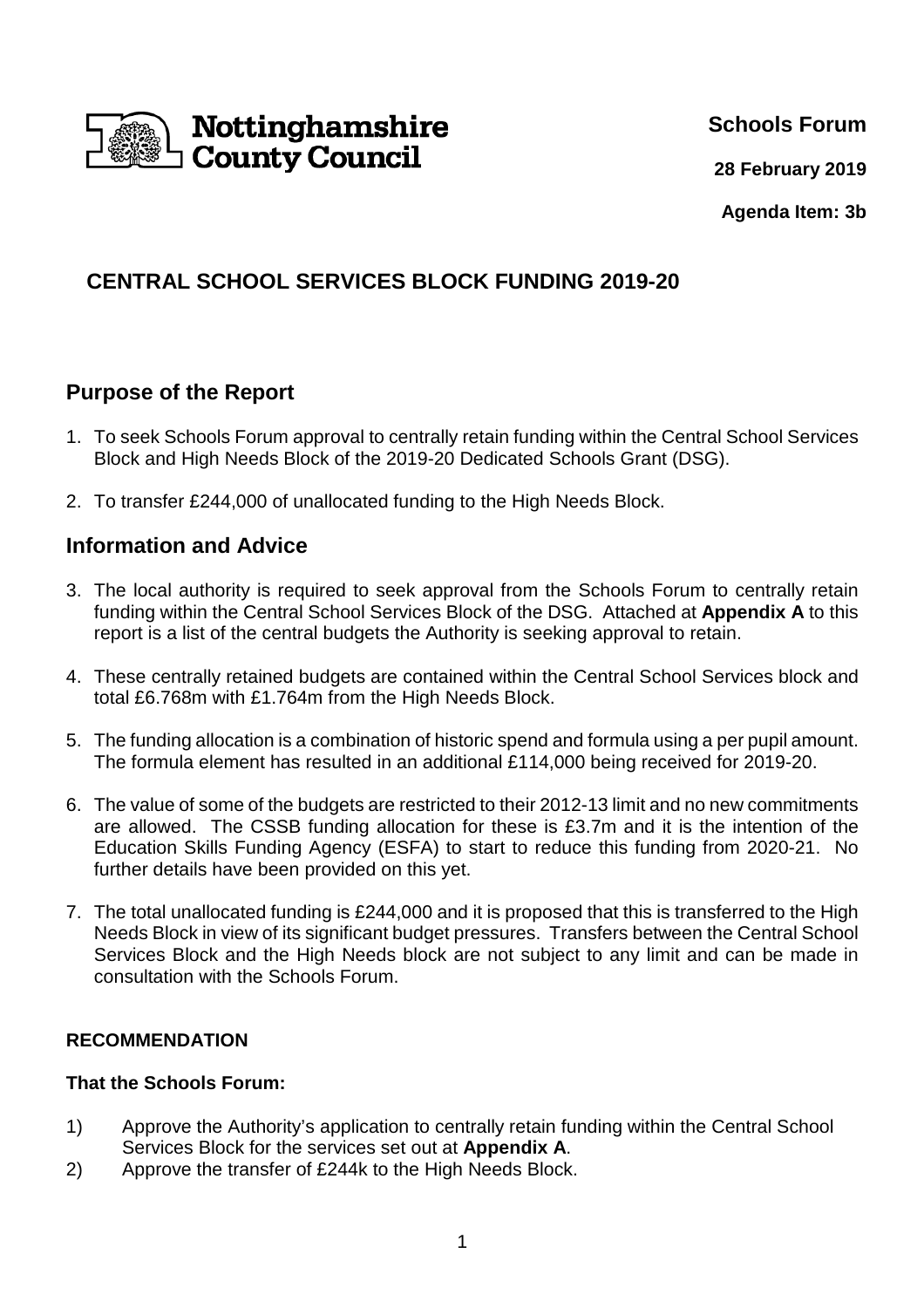**Sue Summerscales Senior Finance Business Partner – Children & Families T: 0115 977 3468 E: sue.summerscales@nottscc.gov.uk**